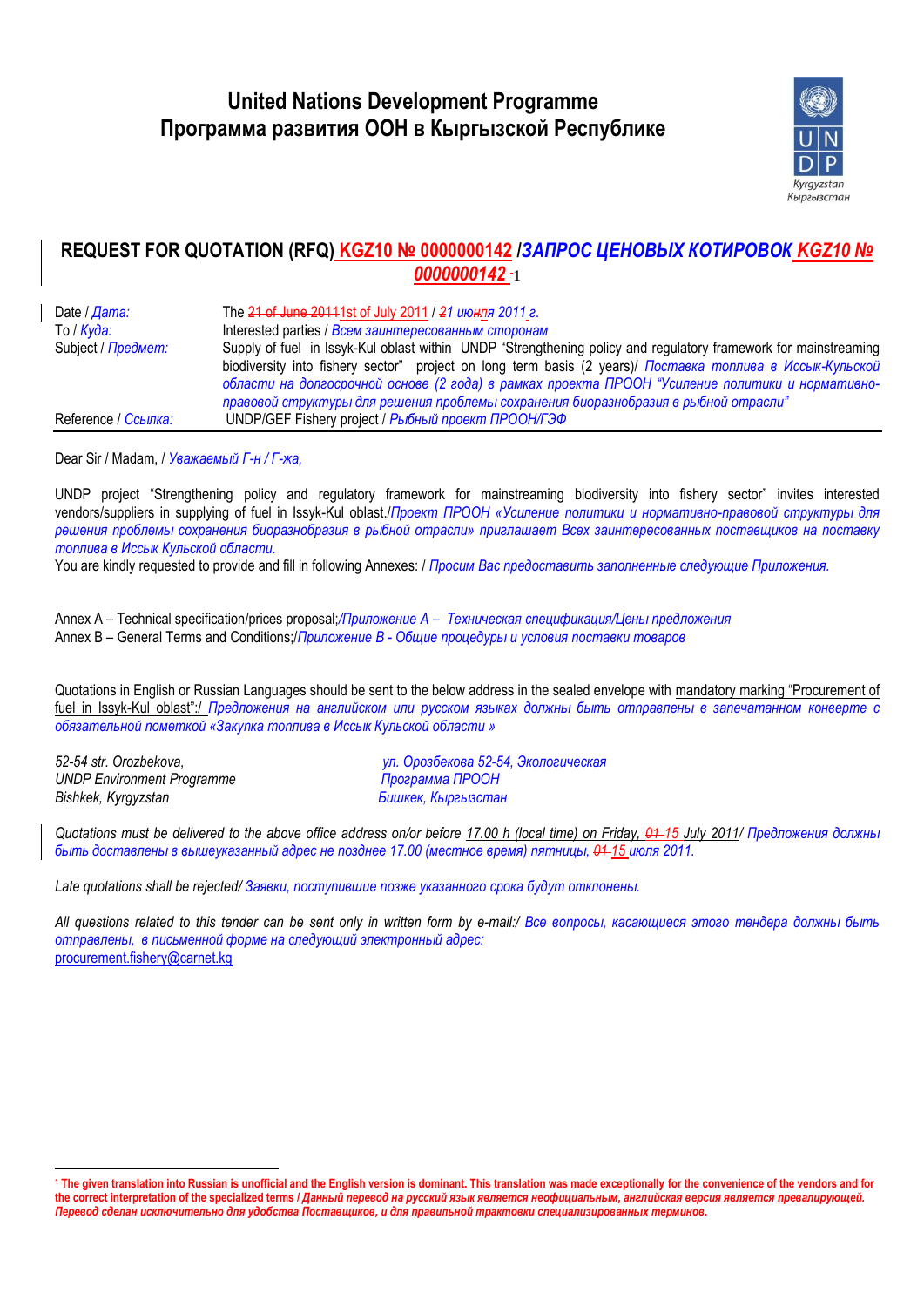| CONDITIONS/УСЛОВИЯ                                                                                                    |                                                                                                                                                                                                                                                                                                                                                                                                                                                                                                                                                                                                                                                                                                                                                                                                                                                                                                                                                                                                                                                                                                                                                                      |  |  |  |  |  |  |  |  |
|-----------------------------------------------------------------------------------------------------------------------|----------------------------------------------------------------------------------------------------------------------------------------------------------------------------------------------------------------------------------------------------------------------------------------------------------------------------------------------------------------------------------------------------------------------------------------------------------------------------------------------------------------------------------------------------------------------------------------------------------------------------------------------------------------------------------------------------------------------------------------------------------------------------------------------------------------------------------------------------------------------------------------------------------------------------------------------------------------------------------------------------------------------------------------------------------------------------------------------------------------------------------------------------------------------|--|--|--|--|--|--|--|--|
| Location for supply/ Mecmo поставки<br>Payment Terms / Условия оплаты<br>Prices / Цены:                               | <b>PLACE / МЕСТО ДОСТАВКИ:</b><br>Project representatives will need access to a maximum number of fuel stations<br>located in the most populated cities/villages of Issyk-Kul oblast/Представителю<br>проекта нужен доступ к максимальному количеству АЗС расположенные в<br>самых заселенных городах/селах Иссык-Кульской области:<br>Karakol, Cholpon-Ata, Balykchy, , Chon-Sary-Oi, Bosteri, Tup, Pokrovka,<br>Bokonbaevo<br>Каракол, Чолпон-Ата, Балыкчы, Чон-Сары-Ой, Бостери, Тюп, Покровка,<br>Боконбаево<br>100% after delivery of goods and upon receipt of Invoice and verification act for<br>each month within 30 calendar days after delivery of the invoice/ 100% no факту<br>поставки товара, получения счета-фактуры и акта сверки за каждый<br>месяц в течение 30 календарных дней после получения счет-фактуры<br>Mode of payment / Вид платежа: Wire transfer (bank transfer) / Безналичный<br>(перечислением)<br>1. Please express your Prices in KGS including all relevant taxes and fees with<br>indication of VAT in a separate column / Просим указать ваши расценки в<br>кыргызских сомах с учётом всех налогов и сборов. Сумму НДС просим |  |  |  |  |  |  |  |  |
|                                                                                                                       | указать отдельно.                                                                                                                                                                                                                                                                                                                                                                                                                                                                                                                                                                                                                                                                                                                                                                                                                                                                                                                                                                                                                                                                                                                                                    |  |  |  |  |  |  |  |  |
| Durations/Cpoku:                                                                                                      | For 2 years with possible extension for 1 year./На 2 года, с возможным<br>продлением на 1 год                                                                                                                                                                                                                                                                                                                                                                                                                                                                                                                                                                                                                                                                                                                                                                                                                                                                                                                                                                                                                                                                        |  |  |  |  |  |  |  |  |
|                                                                                                                       | Preliminary Examination / Предварительная проверка.                                                                                                                                                                                                                                                                                                                                                                                                                                                                                                                                                                                                                                                                                                                                                                                                                                                                                                                                                                                                                                                                                                                  |  |  |  |  |  |  |  |  |
| Company<br>profile<br>and<br>technical<br>requirements/<br>Информация<br>компании<br>u<br>0<br>технические требования | Please attach conformation documents, required for participation in the tender,<br>indicated below. For forming of your proposals you are required to confirm a<br>compliance of your company to the required of a minimum qualification and<br>technical criteria/Просим вас приложить соответствующие документы,<br>требуемые для участия в тендере, приведенные ниже. Для формирования<br>своих предложений вам необходимо подтвердить соответствие вашей<br>компании требуемым минимальным квалификационным и техническим<br>критериям.<br>Certificate of registration in the Ministry of Justice (please provide copy of<br>✓<br>certificate)/Сертификат регистрации в Министерстве Юстиции<br>(Пожалуйста, приложите копию сертификата)<br>Certificate of quality for each kind of fuel from Kyrgyzstandard (please<br>$\checkmark$<br>provide copies of certificates)/ Сертификат качества на каждый вид<br>ГСМ от Кыргызстандарта (Пожалуйста, приложите копии<br>сертификатов)<br>Payments upon receipt of fuel on monthly basis (please, describe the<br>$\checkmark$<br>scheme in the letter)/Оплата по получению счет-фактуры на                         |  |  |  |  |  |  |  |  |
| Completeness of quotation / Полнота                                                                                   | ежемесячной основе (пожалуйста опишите схему в письме)<br>Presence of coupon and/or similar system (please, describe the scheme<br>✓<br>in the letter if any)/Наличие талонной и/или схожей системы<br>(пожалуйста, опишите схему в письме, если есть)<br>Availability of fuel stations network in cities/villages of Issyk-Kul oblast:<br>Karakol, Cholpon-Ata, Balykchy, Chon-Sary-Oi, Bosteri, Tup, Pokrovka,<br>Вокопраеvо/Наличие сетей АЗС в городах/селах Иссык-Кульской<br>области: Каракол, Чолпон-Ата, Балыкчы, Чон-Сары-Ой, Бостери,<br>Тюп, Покровка, Боконбаево<br>Partial bids in terms of lots are permitted / Подача предложения по-лотно                                                                                                                                                                                                                                                                                                                                                                                                                                                                                                            |  |  |  |  |  |  |  |  |
| поданных расценок                                                                                                     | (предложения на отдельный лот/лоты) допускаются.                                                                                                                                                                                                                                                                                                                                                                                                                                                                                                                                                                                                                                                                                                                                                                                                                                                                                                                                                                                                                                                                                                                     |  |  |  |  |  |  |  |  |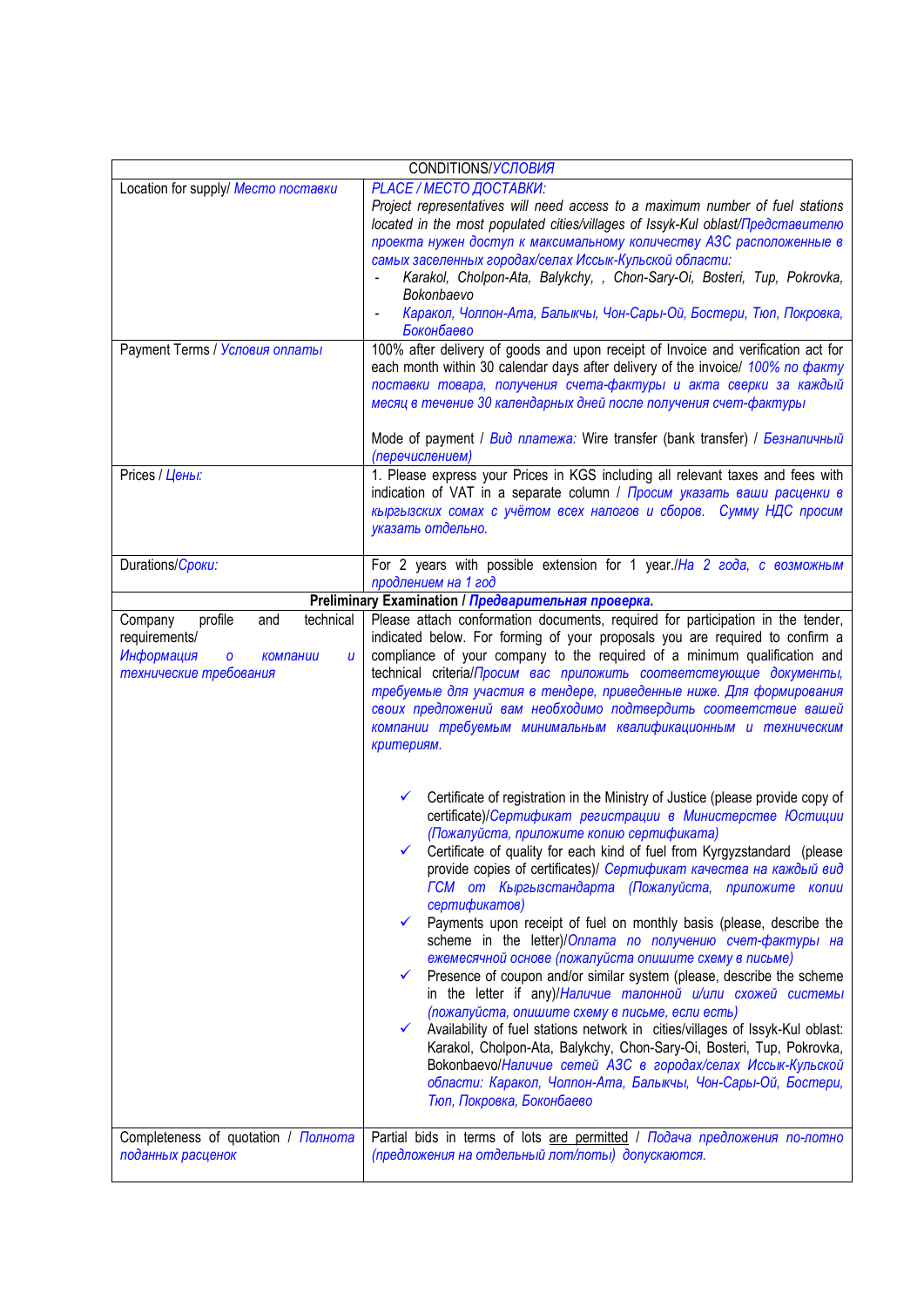| Purchaser's Right to<br>quantity<br>Varv<br>Заказчика<br>requirements<br>Право<br>изменять объем заказа | The Purchaser reserves the right at the time of making the award of contract to<br>increase or decrease by up to 25 % the quantity of goods specified in the Schedule<br>of Requirements without any change in unit price or other terms and conditions.<br>Покупатель/Заказчик сохраняет за собой право на момент присуждения<br>контракта изменять объем закупки до 25% от общего объема заказа без<br>изменения цены за единицу и остальных условий тендера. |
|---------------------------------------------------------------------------------------------------------|-----------------------------------------------------------------------------------------------------------------------------------------------------------------------------------------------------------------------------------------------------------------------------------------------------------------------------------------------------------------------------------------------------------------------------------------------------------------|
| General Terms and Conditions/Obuyue<br><b>Условия</b>                                                   | Copy enclosed (see Attachment B) / Копия прилагается (см. Приложение Б)                                                                                                                                                                                                                                                                                                                                                                                         |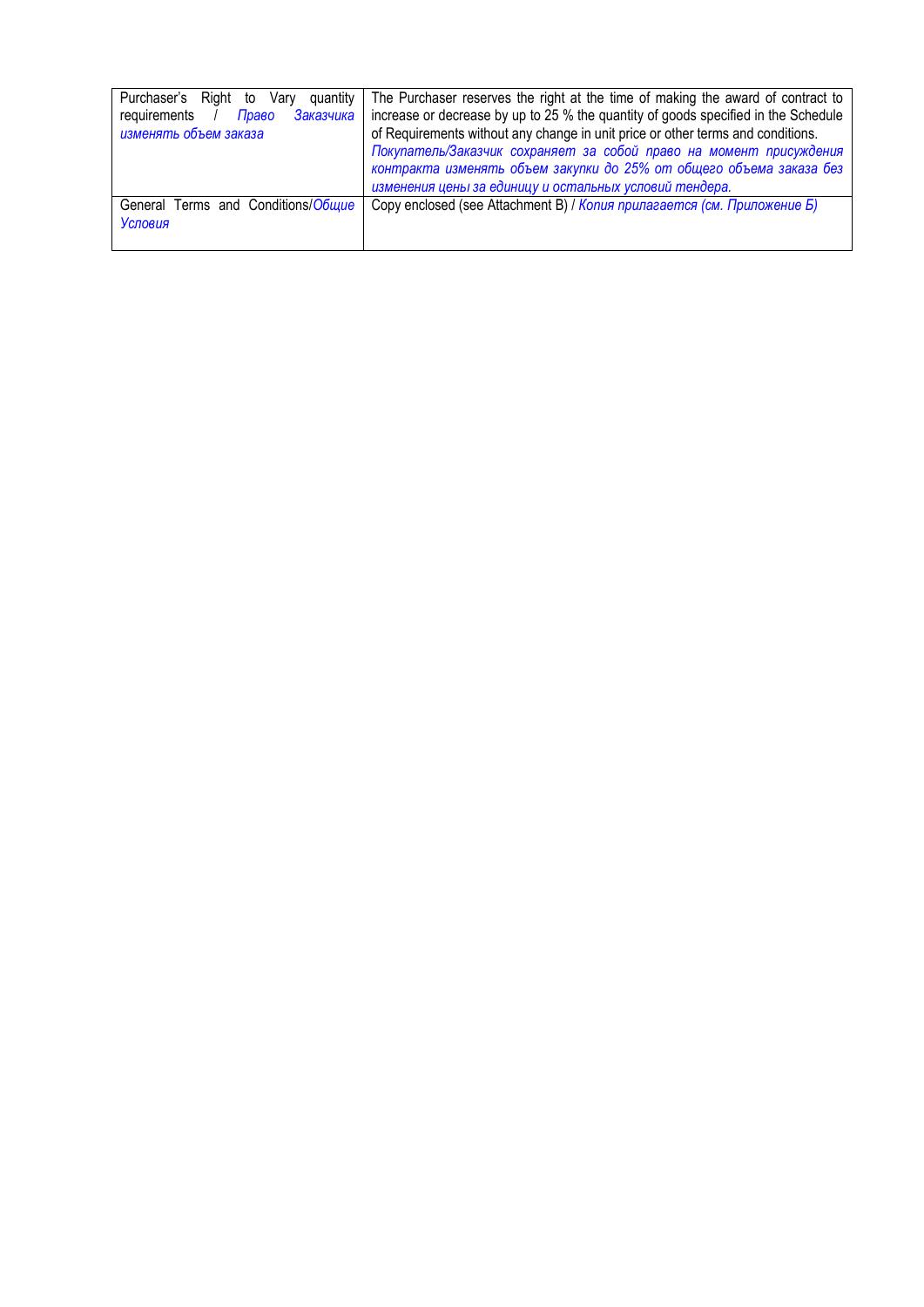Technical specifications / *Технические спецификации*

| 0<br>T/<br>Л<br>0 | Durati<br>on/Дл<br>итель<br><b>НОСТЬ</b> | <b>Generic Description Contains: Technical</b><br>specifications, quality & safety standards,<br>special features required<br>(Общее<br>описание)<br>Включает:<br>Технические спецификации, стандарты<br>качества и безопасности, особые<br>характеристики | <b>Quantity (EA)</b><br>/Кол-во (шт.) | Quantity<br>in<br>liters<br>/Количество<br>в литрах | Unit<br>price<br>including all<br>expenses<br>/Цена<br>за<br>единицу,<br>включая все<br>расходы | Indicate<br>VAT/укажите<br>НДС | Total/<br>Итого | List<br>and<br>addresses of<br>fuel stations<br>in Issyk-Kul/<br>Список<br>и<br>адреса<br>автозаправо<br>ЧНЫХ<br>станций на<br>Иссык-Куле | Availability<br>of payments<br>on monthly<br>basis<br>upon<br>issuance<br>. of<br>Invoice/<br>Возможност<br>оплаты<br>ь<br>ежемесячно,<br>после<br>выставлени<br>я счёт<br>$\blacksquare$<br>фактуры | Discount per<br>)if<br>liter<br>applicable)<br>Скидка<br>3a<br>литр (если,<br>применяетс<br>Я) |
|-------------------|------------------------------------------|------------------------------------------------------------------------------------------------------------------------------------------------------------------------------------------------------------------------------------------------------------|---------------------------------------|-----------------------------------------------------|-------------------------------------------------------------------------------------------------|--------------------------------|-----------------|-------------------------------------------------------------------------------------------------------------------------------------------|------------------------------------------------------------------------------------------------------------------------------------------------------------------------------------------------------|------------------------------------------------------------------------------------------------|
|                   | 2<br>vears                               | Аи-92<br>Petrol/Бензин<br>(талоны<br>и/или<br>топливная карта/coupons and/or fuel card))                                                                                                                                                                   | Liter/литр                            | 56 000                                              |                                                                                                 |                                |                 |                                                                                                                                           |                                                                                                                                                                                                      |                                                                                                |
| 2                 | years                                    | Diesel/Дизельное топливо (талоны и/или<br>карта/coupons and/or fuel<br>топливная<br>card)))                                                                                                                                                                | Liter/литр                            | 23 000                                              |                                                                                                 |                                |                 |                                                                                                                                           |                                                                                                                                                                                                      |                                                                                                |

Signature of the Vendor / *Подпись Поставщика*\_\_\_\_\_\_\_\_\_\_\_\_\_\_\_\_\_\_\_\_\_\_ Stamp / *Печать*\_\_\_\_\_\_\_\_\_\_\_\_\_\_\_\_\_\_\_\_\_\_ Date / *Дата*\_\_\_\_\_\_\_\_\_\_\_\_\_\_\_\_\_\_\_\_\_\_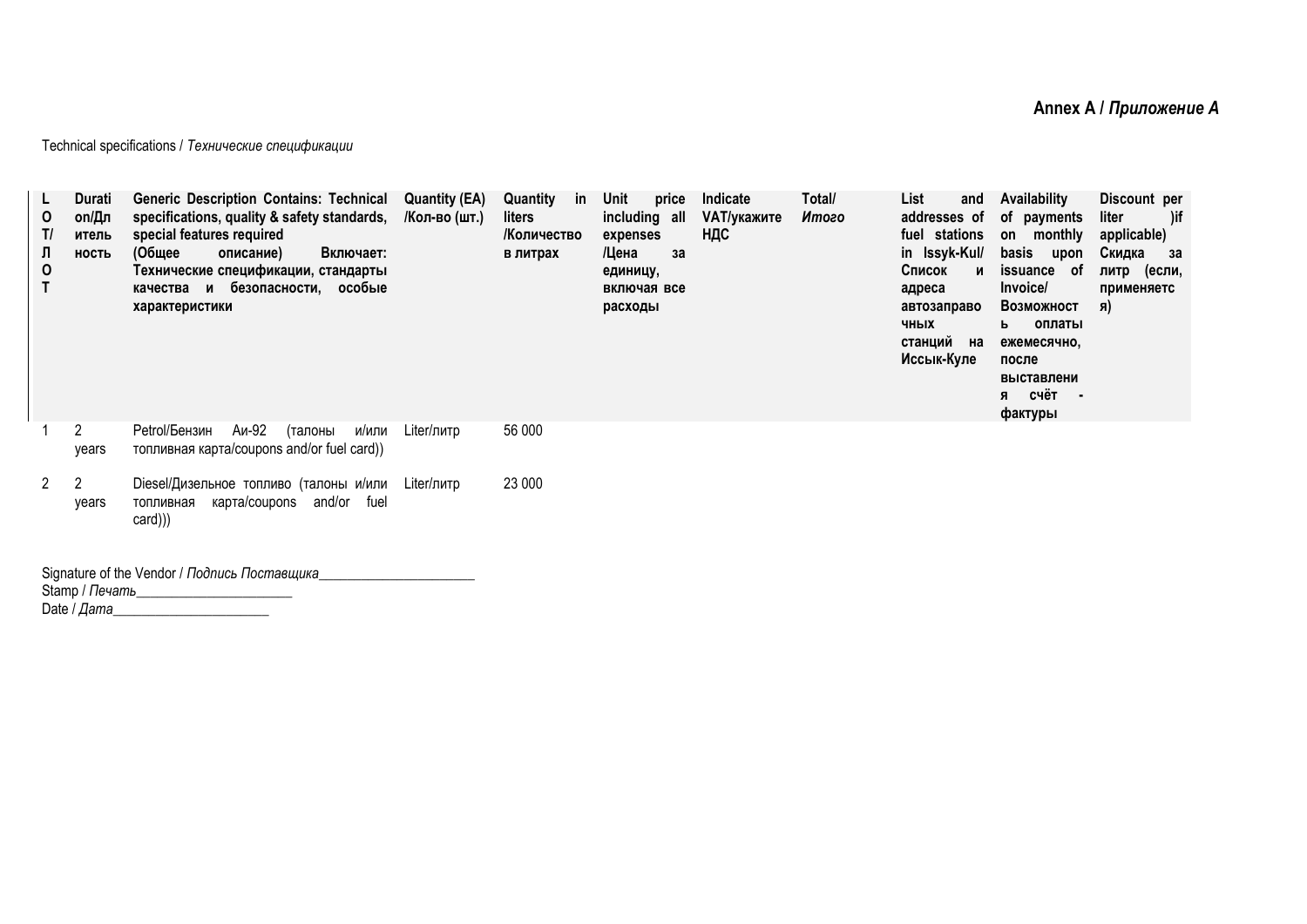# **General Terms and Conditions**

# 1. ACCEPTANCE OF THE PURCHASE ORDER

This Purchase Order may only be accepted by the Supplier's signing and returning an acknowledgement copy of it or by timely delivery of the goods in accordance with the terms of this Purchase Order, as herein specified. Acceptance of this Purchase Order shall effect a contract between the Parties under which the rights and obligations of the Parties shall be governed solely by the terms and conditions of this Purchase Order, including these General Conditions. No additional or inconsistent provisions proposed by the Supplier shall bind UNDP unless agreed to in writing by a duly authorized official of UNDP.

# 2. PAYMENT

- 2.1.1 UNDP shall, on fulfillment of the Delivery Terms, unless otherwise provided in this Purchase Order, make payment within 30 days of receipt of the Supplier's invoice for the goods and copies of the shipping documents specified in this Purchase Order.
- 2.1.2 Payment against the invoice referred to above will reflect any discount shown under the payment terms of this Purchase Order, provided payment is made within the period required by such payment terms.
- 2.1.3 Unless authorized by UNDP, the Supplier shall submit one invoice in respect of this Purchase Order, and such invoice must indicate the Purchase Order's identification number.
- 2.1.4 The prices shown in this Purchase Order may not be increased except by express written agreement of UNDP.<br>2.1.5 Liguidated damages for delay caused by the Vendor shall be 0.1% of the price of the Contract per each da
- Liquidated damages for delay caused by the Vendor shall be 0.1% of the price of the Contract per each day of delay but not exceeding of the total value of the PO.

# 3. TAX EXEMPTION

3.1. Section 7 of the Convention on the Privileges and Immunities of the United Nations provides, inter alia, that the United Nations, including its subsidiary organs, is exempt from all direct taxes, except charges for utilities services, and is exempt from customs duties and charges of a similar nature in respect of articles imported or exported for its official use. In the event any governmental authority refuses to recognize UNDP's exemption from such taxes, duties or charges, the Supplier shall immediately consult with UNDP to determine a mutually acceptable procedure.

3.2. Accordingly, the Supplier authorizes UNDP to deduct from the Supplier's invoice any amount representing such taxes, duties or charges, unless the Supplier has consulted with UNDP before the payment thereof and UNDP has, in each instance, specifically authorized the Supplier to pay such taxes, duties or charges under protest. In that event, the Supplier shall provide UNDP with written evidence that payment of such taxes, duties or charges has been made and appropriately authorized.

# 4. RISK OF LOSS

Risk of loss, damage to or destruction of the goods shall be governed in accordance with DDU INCOTERMS 2000, unless otherwise agreed upon by the Parties on the front side of this Purchase Order.

# 5. EXPORT LICENCES

Notwithstanding any INCOTERM 2000 used in this Purchase Order, the Supplier shall obtain any export licences required for the goods.

# 6. FITNESS OF GOODS/PACKAGING

The Supplier warrants that the goods, including packaging, conform to the specifications for the goods ordered under this Purchase Order and are fit for the purposes for which such goods are ordinarily used and for purposes expressly made known to the Supplier by UNDP, and are free from defects in workmanship and materials. The Supplier also warrants that the goods are contained or packaged adequately to protect the goods.

# 7. INSPECTION

1. UNDP shall have a reasonable time after delivery of the goods to inspect them and to reject and refuse acceptance of goods not conforming to this Purchase Order; payment for goods pursuant to this Purchase Order shall not be deemed an acceptance of the goods.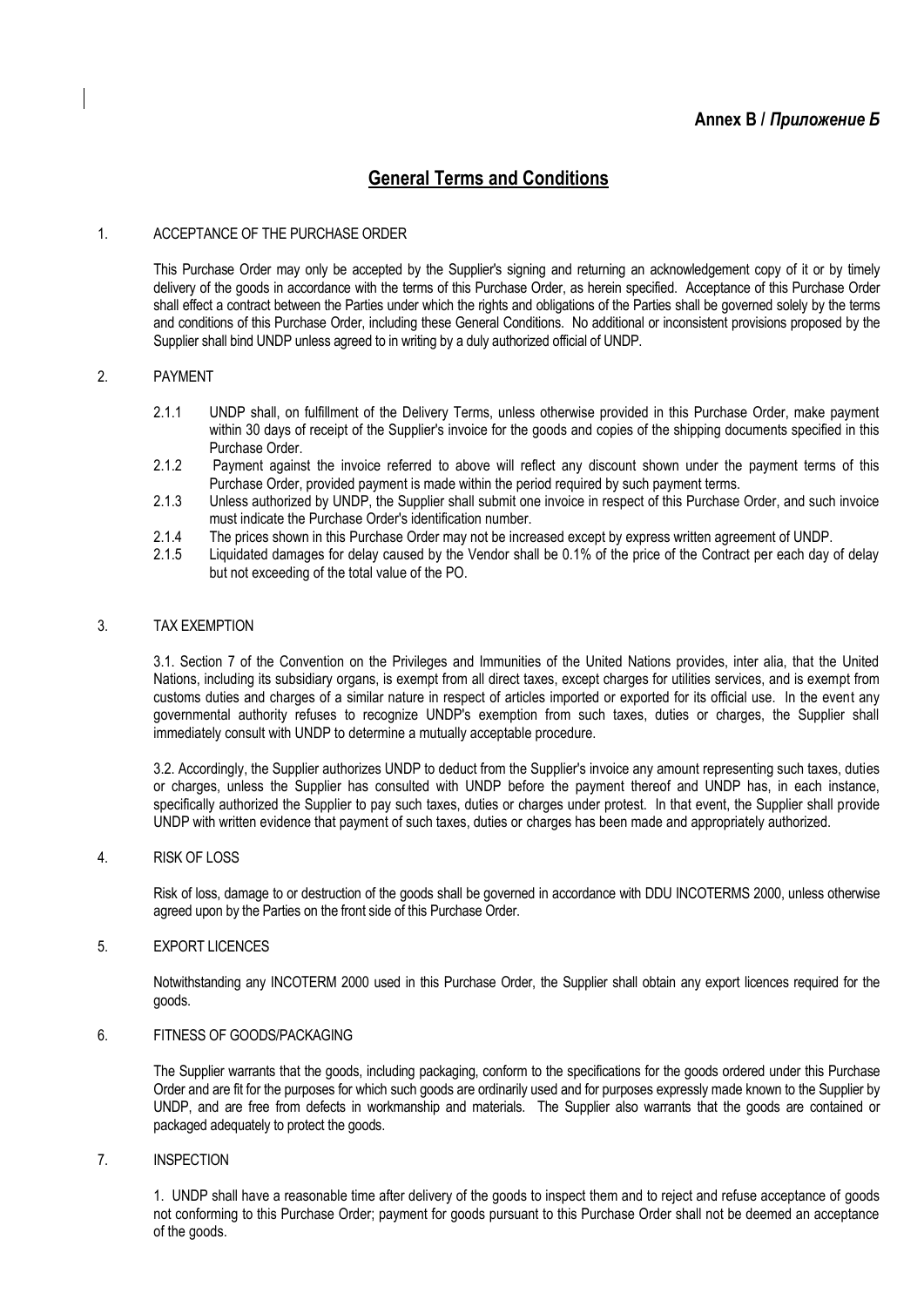2. Inspection prior to shipment does not relieve the Supplier from any of its contractual obligations.

# 8 INTELLECTUAL PROPERTY INFRINGEMENT

The Supplier warrants that the use or supply by UNDP of the goods sold under this Purchase Order does not infringe any patent, design, trade-name or trade-mark. In addition, the Supplier shall, pursuant to this warranty, indemnify, defend and hold UNDP and the United Nations harmless from any actions or claims brought against UNDP or the United Nations pertaining to the alleged infringement of a patent, design, trade-name or trade-mark arising in connection with the goods sold under this Purchase Order.

## 9. RIGHTS OF UNDP

In case of failure by the Supplier to fulfil its obligations under the terms and conditions of this Purchase Order, including but not limited to failure to obtain necessary export licences, or to make delivery of all or part of the goods by the agreed delivery date or dates, UNDP may, after giving the Supplier reasonable notice to perform and without prejudice to any other rights or remedies, exercise one or more of the following rights:

- a) Procure all or part of the goods from other sources, in which event UNDP may hold the Supplier responsible for any excess cost occasioned thereby.
- b) Refuse to accept delivery of all or part of the goods.
- c) Cancel this Purchase Order without any liability for termination charges or any other liability of any kind of UNDP.

#### 10. LATE DELIVERY

Without limiting any other rights or obligations of the parties hereunder, if the Supplier will be unable to deliver the goods by the delivery date(s) stipulated in this Purchase Order, the Supplier shall (i) immediately consult with UNDP to determine the most expeditious means for delivering the goods and (ii) use an expedited means of delivery, at the Supplier's cost (unless the delay is due to Force Majeure), if reasonably so requested by UNDP.

## 11. ASSIGNMENT AND INSOLVENCY

11.1. The Supplier shall not, except after obtaining the written consent of UNDP, assign, transfer, pledge or make other disposition of this Purchase Order, or any part thereof, or any of the Supplier's rights or obligations under this Purchase Order. 11.2. Should the Supplier become insolvent or should control of the Supplier change by virtue of insolvency, UNDP may, without prejudice to any other rights or remedies, immediately terminate this Purchase Order by giving the Supplier written notice of termination.

## 12. USE OF UNDP OR UNITED NATIONS NAME OR EMBLEM

The Supplier shall not use the name, emblem or official seal of UNDP or the United Nations for any purpose.

# 13. PROHIBITION ON ADVERTISING

The Supplier shall not advertise or otherwise make public that it is furnishing goods or services to UNDP without specific permission of UNDP in each instance.

# 14. CHILD LABOUR

The Supplier represents and warrants that neither it nor any of its affiliates is engaged in any practice inconsistent with the rights set forth in the Convention on the Rights of the Child, including Article 32 thereof, which, inter alia, requires that a child shall be protected from performing any work that is likely to be hazardous or to interfere with the child's education, or to be harmful to the child's health or physical, mental, spiritual, moral or social development.

Any breach of this representation and warranty shall entitle UNDP to terminate this Purchase Order immediately upon notice to the Supplier, without any liability for termination charges or any other liability of any kind of UNDP.

## 15. MINES

The Supplier represents and warrants that neither it nor any of its affiliates is actively and directly engaged in patent activities, development, assembly, production, trade or manufacture of mines or in such activities in respect of components primarily utilized in the manufacture of Mines. The term "Mines" means those devices defined in Article 2, Paragraphs 1, 4 and 5 of Protocol II annexed to the Convention on Prohibitions and Restrictions on the Use of Certain Conventional Weapons Which May Be Deemed to Be Excessively Injurious or to Have Indiscriminate Effects of 1980.

Any breach of this representation and warranty shall entitle UNDP to terminate this Purchase Order immediately upon notice to the Supplier, without any liability for termination charges or any other liability of any kind of UNDP.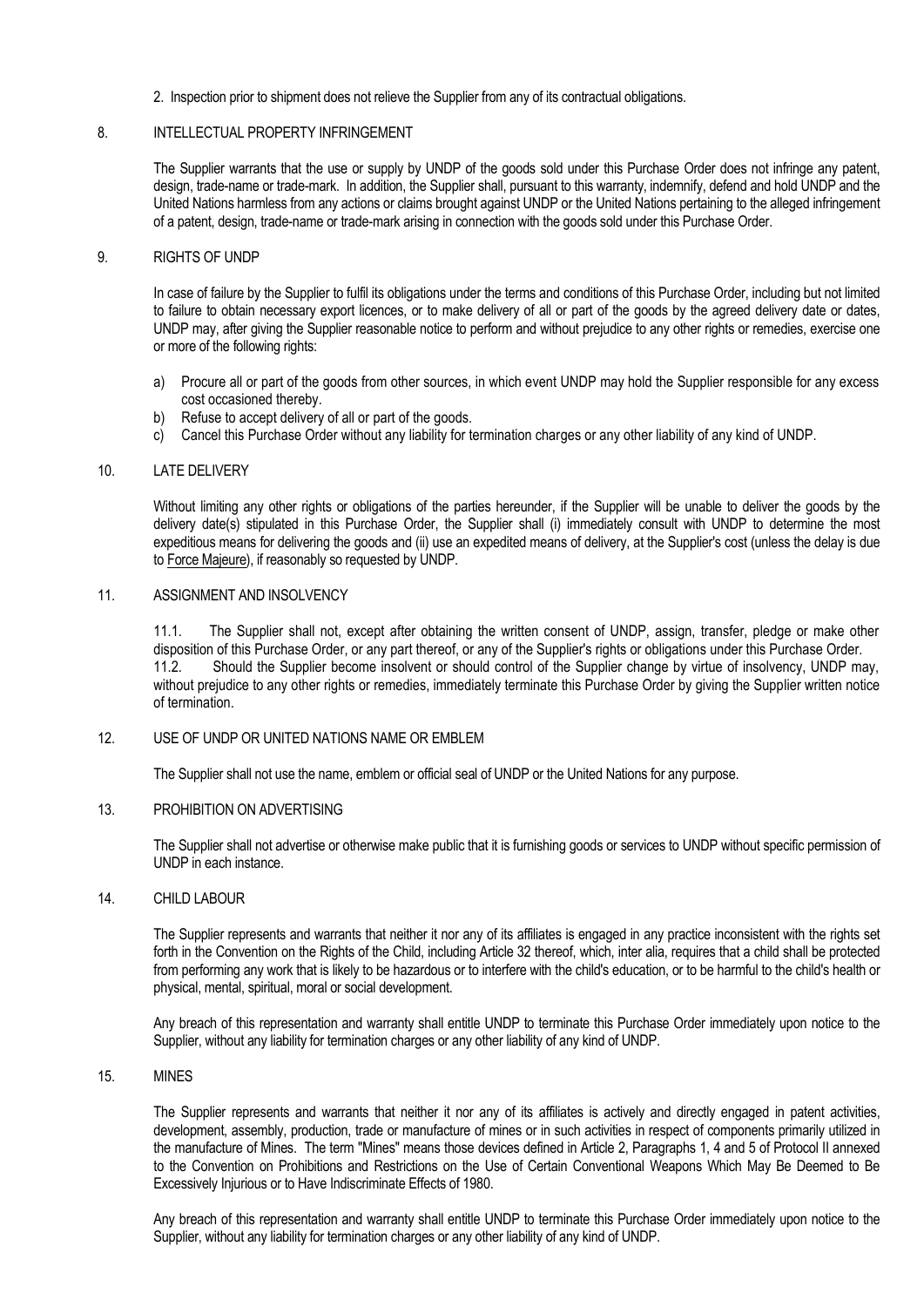# 16. SETTLEMENT OF DISPUTES

# 16.1 Amicable Settlement

The Parties shall use their best efforts to settle amicably any dispute, controversy or claim arising out of, or relating to this Purchase Order or the breach, termination or invalidity thereof. Where the Parties wish to seek such an amicable settlement through conciliation, the conciliation shall take place in accordance with the UNCITRAL Conciliation Rules then obtaining, or according to such other procedure as may be agreed between the Parties.

#### 16.2 Arbitration

Unless, any such dispute, controversy or claim between the Parties arising out of or relating to this Purchase Order or the breach, termination or invalidity thereof is settled amicably under the preceding paragraph of this Section within sixty (60) days after receipt by one Party of the other Party's request for such amicable settlement, such dispute, controversy or claim shall be referred by either Party to arbitration in accordance with the UNCITRAL Arbitration Rules then obtaining, including its provisions on applicable law. The arbitral tribunal shall have no authority to award punitive damages. The Parties shall be bound by any arbitration award rendered as a result of such arbitration as the final adjudication of any such controversy, claim or dispute.

# 17. PRIVILEGES AND IMMUNITIES

Nothing in or related to these General Terms and Conditions or this Purchase Order shall be deemed a waiver of any of the privileges and immunities of the United Nations, including its subsidiary organs.

*Общие процедуры и условия поставки товаров*

#### *1. ПРИЕМ ЗАКАЗА НА ПОСТАВКУ*

*Настоящий заказ на поставку может приниматься исключительно при условии наличия подписи Поставщика и возврата копии-подтверждения его приемки, или своевременной поставки товаров в соответствии с Заказом Поставки, как описано ниже. Прием Заказа Поставки означает контракт между Сторонами, согласно которому все права и обязательства Сторон целиком и полностью регулируются сроками и условиями Заказа на поставку, включая эти Общие Условия. Никакие дополнительные или непоследовательные положения, предложенные Поставщиком, не являются обязательными для ПРООН, если только они не подтверждены в письменном виде уполномоченным представителем ПРОООН.* 

# *2. ПЛАТЕЖ*

- *2.1.1 В случае выполнения Сроков Поставки, или же других условий, оговоренных в Заказе на Поставку, ПРООН производит платеж в 30-дневный срок после получения счета-фактуры (инвойса) Поставщика на заказанные товары и копий документов отгрузки, оговоренных в настоящем Заказе на Поставку.*
- *2.1.2 Платеж по инвойсу, упомянутому выше, включает все скидки, оговоренные в условиях платежа согласно данному Приказу в течение периода, предусмотренного в условиях закупки.*
- *2.1.3 При условии авторизации ПРООН Поставщик представляет один инвойс согласно Заказа на Поставку, и в этом инвойсе обязательно должен быть указан идентификационный номер Заказа на Поставку.*
- *2.1.4 Цены, указанные в Заказе на Поставку, не могут быть увеличены, если только такое увеличение не оговорено в письменном соглашение с ПРООН.*
- *2.1.5 Возмещаемые издержки в случае задержки поставки составляют 0.1% от общей стоимости Заказа на Поставку за каждый просроченный день.*

# *3. ВЗИМАНИЕ НАЛОГОВ*

*3.1. В Разделе 7 Конвенции о Привилегиях и Иммунитете Организации Объединенных Наций, прописано, что Организация Объединенных Наций, включая ее вспомогательные органы, освобождена от всех прямых налогов, (за исключением платежей за эксплуатацию и обслуживание оборудования), а также от таможенных пошлин и платежей подобного характера в отношении изделий, импортируемых или экспортируемых для официального использования. В случае если какой-либо государственный орган отказывается признавать условие освобождения ПРООН от налогов и пошлин вышеуказанного характера, Поставщик обязан немедленно связаться и проконсультироваться с ПРООН с тем, чтобы определить взаимоприемлемую процедуру.*

*3.2. Соответственно, Поставщик уполномочивает ПРООН вычесть из счета - фактуры Поставщика любую сумму, представляющую такие налоги, пошлину или сборы, при условии предварительной консультации с ПРООН, до их выплаты, и в каждом отдельном случае ПРООН выдает разрешение Поставщику на выплату данного налога, пошлины или сбора с их последующим опротестованием. В этом случае Поставщик обязан предоставить ПРООН*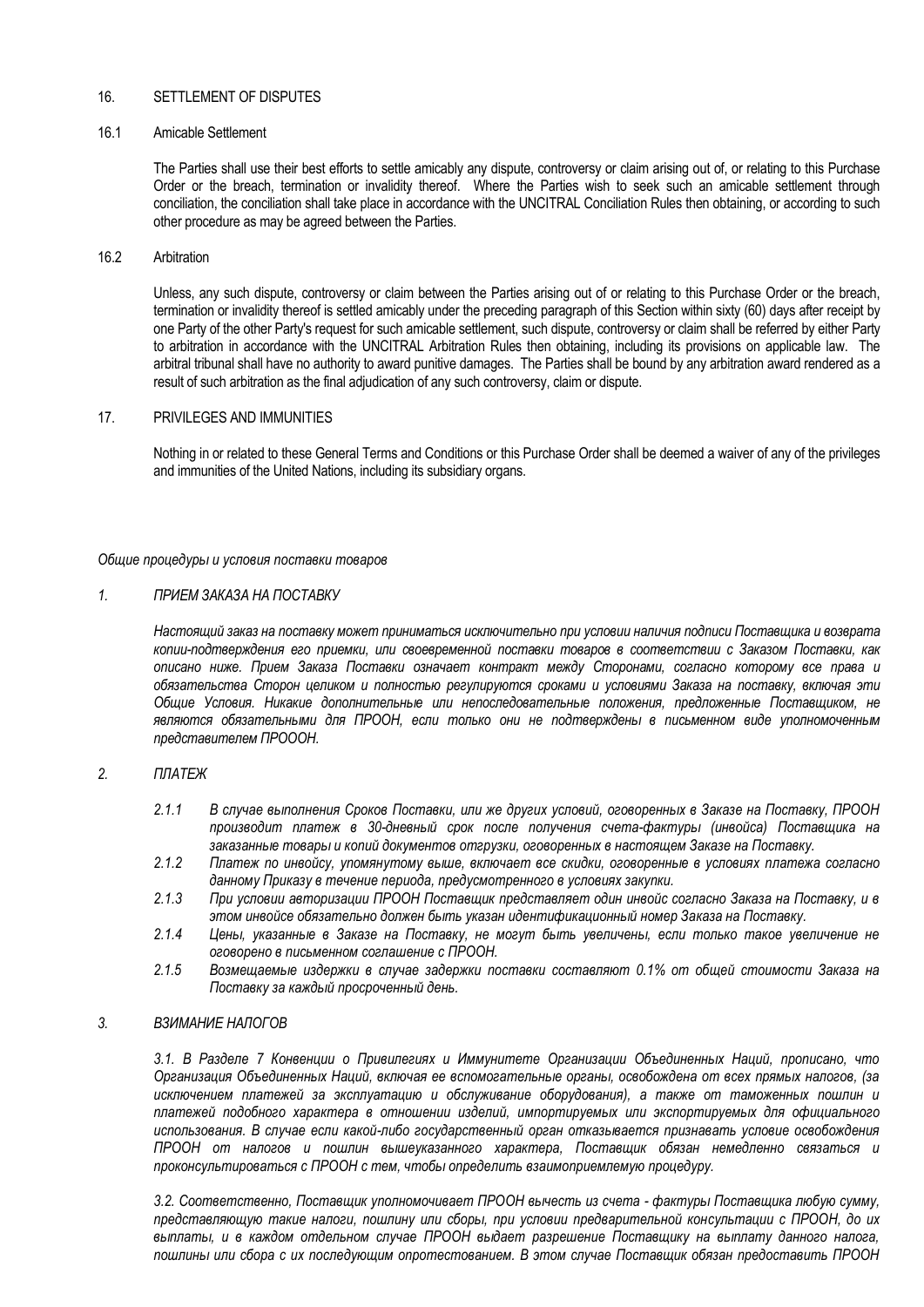*письменные свидетельства того, что подобная выплата налога, пошлины или сбора, действительно, была должным образом санкционирована.*

# *4. РИСК ПОТЕРИ*

*Риск потери, повреждения или уничтожения товаров регулируется в соответствии с DDU INCOTERMS 2000, если только иное не оговорено Сторонами и не расписано на первой странице Заказа на Поставку.* 

#### *5. ЭКСПОРТНЫЕ ЛИЦЕНЗИИ*

*В дополнение к используемым в настоящем Заказе на Поставку условиям INCOTERMS 2000, Поставщик должен предоставить все экспортные лицензии, необходимые для поставки товаров.*

#### *6. СООТВЕТСТВИЕ УПАКОВКИ ТОВАРОВ*

*Поставщик обязуется, что товары, включая их упаковку, будут соответствовать спецификациям товаров, заказанных согласно настоящего Заказа на Поставку, и что их упаковка будет отвечать предназначению, для которого эти товары обычно используются, а также целям, о которых Поставщик был предварительно уведомлен ПРООН, и гарантирует, что товары не будут иметь технических и материальных дефектов. Поставщик также гарантирует, что товары будут содержаться и будут упакованы соответствующим образом для их защиты и сохранности.*

# *7. ИНСПЕКЦИЯ*

*1. После доставки товаров ПРООН будет предоставлено достаточно времени для проверки их состояния и отбраковки и отказа от товаров, не соответствующих условиям настоящего Заказа на Поставку; платеж за поставленный товар будет производиться исключительно после его проверки и приемки.*

*2. Проверка товара перед его отгрузкой не освобождает Поставщика от его контрактных обязательств.*

#### *8. НАРУШЕНИЕ ПРАВА ИНТЕЛЛЕКТУАЛЬНОЙ СОБСТВЕННОСТИ*

*Поставщик гарантирует, что использование или поставка ПРООН товаров согласно данного Заказа на Поставку не нарушит никакой патент, конструкцию, торговое название или торговую марку, Кроме того, в соответствии с настоящей гарантией Поставщик застрахует, защитит и не нанесет ущерба ПРООН и Организации Объединенных Наций от любых действий или исков против ПРООН и Организации Объединенных Наций вследствие возможных нарушений патентов, конструкций, торговых названий или торговых марок в связи с эксплуатацией товаров, приобретенных в соответствии с настоящим Заказом на Поставку.*

## *9. ПРАВА ПРООН*

*В случае невыполнения Поставщиком обязательств по условиям настоящего Заказа на Поставку, включая, но не ограничиваясь, получение им необходимых экспортных лицензий, или неспособности поставки всего товара или его части в оговоренный срок или сроки поставки, ПРООН имеет право, после предварительного уведомления Поставщика, без предвзятости или ущемления других условий договора реализовать одно или несколько из следующих прав:*

- *a) Произвести закупку идентичного товара или недопоставленной части товара из других источников, причем Поставщик будет обязан компенсировать все связанные с этим дополнительные издержки.*
- *b) Отказаться от поставки всего товара или его части.*
- *c) Отменить настоящий Заказ на Поставку, не неся при этом ответственности за прекращение действия данного Заказа или каких-либо других обязательств ПРООН.*

# *10. ЗАДЕРЖКА ПОСТАВКИ*

*Не ограничивая другие права или обязательства нижеподписавшихся сторон, в случае неспособности Поставщика поставить товары в сроки, оговоренные в настоящем Заказе на Поставку, Поставщик обязан (i) немедленно проконсультироваться с ПРООН с тем, чтобы совместно выработать экстренные меры для ускорения поставки товаров, и (ii) использовать оперативные способы поставки за счет Поставщика (за исключением случаев, когда поставка задерживается в силу форс-мажорных обстоятельств), при согласии со стороны ПРООН.*

## *11. ЗАДАНИЕ И НЕПЛАТЕЖЕСПОСОБНОСТЬ*

*11.1. Поставщик не имеет права без письменного согласия ПРООН поручать, передавать, брать на себя обязательства или каким-либо иным образом изменять формат данного Заказа на Поставку или, какую-либо из его частей, или же менять права или обязательства Поставщика, прописанные в настоящем Заказе на Поставку.*

*11.2. В случае неплатежеспособности Поставщика или же изменения его платежеспособности в худшую сторону, ПРООН имеет право, непредвзято в отношении его других прав или принимаемых мер, немедленно*